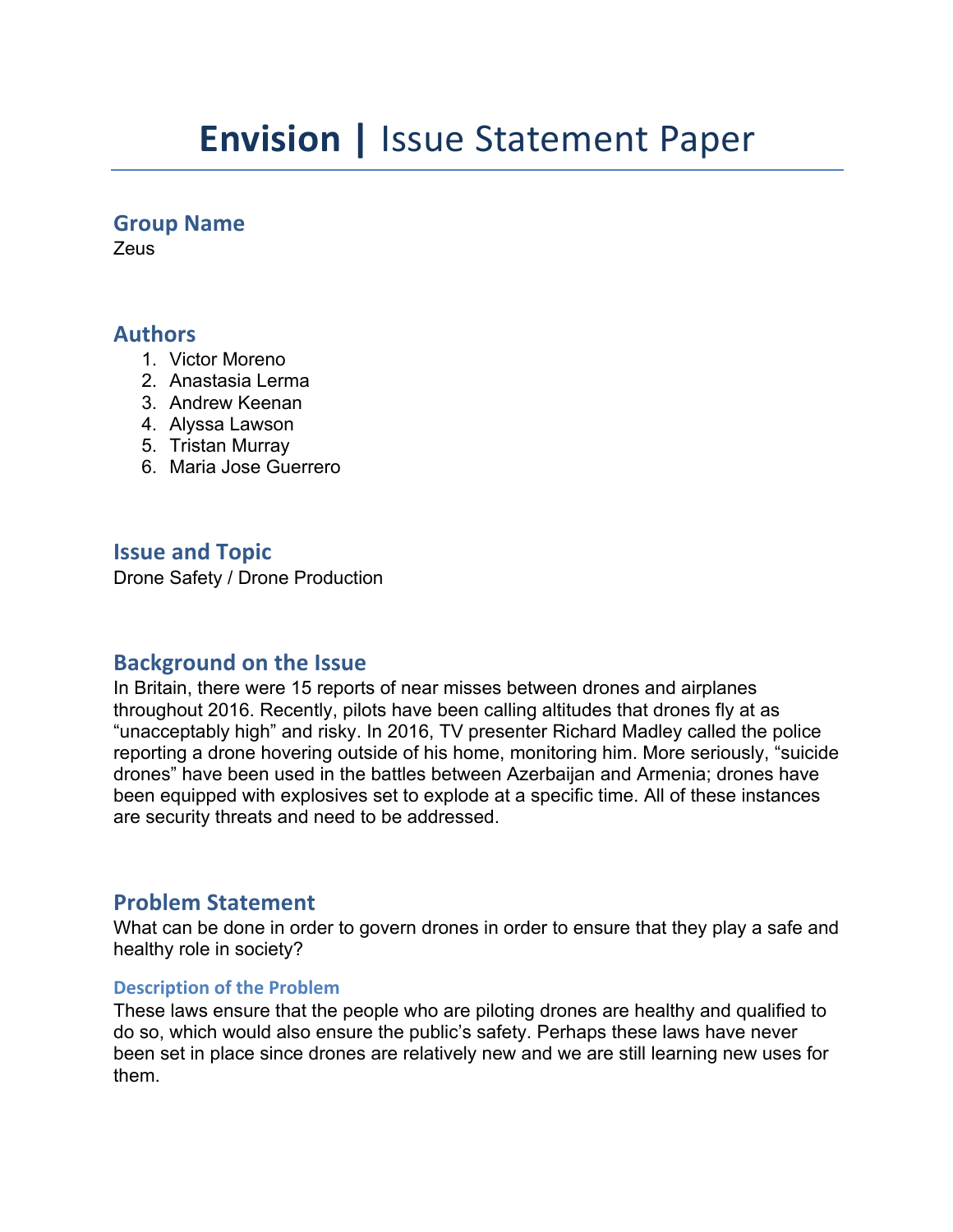## **Major Area(s) and Population(s)**

Affected Azerbaijan and Armenia, America and Great Britain.

### **Description of Needs to Fulfill**

Put laws in action to make drones safer and more helpful in today's society. We also need to make sure to do background checks before selling drones, just in case the buyer wants to use it to spy on someone or as a suicide bomb.

# **Sustainable Solution: Laws and background checks.**

- 1. Before purchasing a drone, one must have completed a background check with Zeus©.
- 2. In order to fly a drone, one must have a pilot's license. If one does not have a valid pilot's license, they will not be allowed to fly a drone.
- 3. One may not pilot a drone anywhere above people.
- 4. A drone's speed may not exceed 100 mph.
- 5. A drone must be flown in line of sight and no further.
- 6. One must give notice to an airport if one intends to fly their drone within 2 miles of the airport.
- 7. One must obey their community's guidelines concerning drones.
- 8. During disasters or states of emergency, there will be temporary restrictions on flying drones.
- 9. Pilots must only fly their drones in designated fly zones. If pilots fly their drone on a private property or no fly zone, they can be fined up to \$10,000.

#### **Description of Solution**

The U.S. government can put laws in place to make them safer. They could also make drone companies do background checks before allowing a consumer access to a drone.

#### **Key Partners and Resources Needed**

The U.S. government, GoPro, Alphabet and Parrot. All of these companies are major producers of drones, and we would need their support. We will also need sponsors.

## **Potential Challenges and Workaround**

No sponsorships from drone companies to do background checks. We would also need the government to approve of our laws that govern fly zones and no fly zones.

#### **Timeline**

In the span of 5 years, we could make drones safe and helpful in society.

#### **Expected Impact**

We want to decrease near misses and increase public safety.